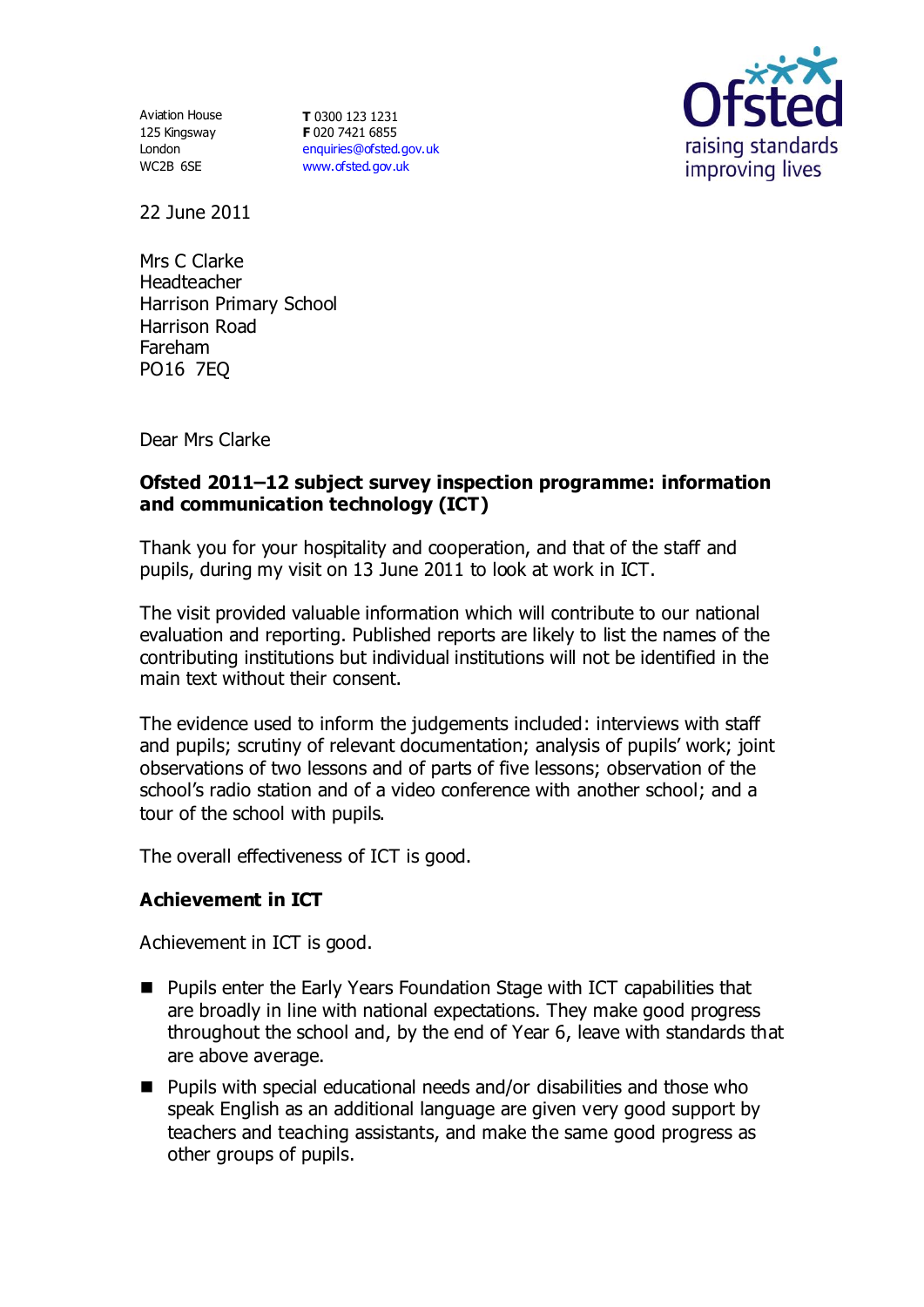By Year 6, pupils have an excellent understanding of what they need to do to keep themselves safe when using new technologies at school and at home.

# **Quality of teaching in ICT**

The quality of teaching in ICT is good.

- Teaching is good overall and, at times, outstanding. Teachers have good subject knowledge and use this to good effect when planning and delivering lessons. As a result, achievement is good and is rising because of the impact of improvements in teaching.
- The relationships between staff and pupils are excellent. Pupils enjoy using ICT. This is reflected in their support for each other in lessons and in their outstanding behaviour when using ICT.
- Lessons are put into 'real life' context, so as to further engage and motivate pupils.
- Assessment procedures are used well to support planning and to track pupils' progress.
- $\blacksquare$  However, teachers do not share individual targets with pupils, so that they know what they need to do to improve and to move up to the next level.

# **Quality of the curriculum in ICT**

The quality of the curriculum in ICT is good.

- The programme of study for ICT is taught and planned for well. All aspects of the National Curriculum are covered.
- Well-planned links are being made between ICT, literacy, numeracy and foundation subjects, which are understood by pupils.
- The use of ICT supports very well pupils' personal, spiritual, moral, social and cultural development.
- The 'Blue Buds' radio station gives pupils excellent opportunities to develop a range of ICT skills and their personal and social skills.
- The Science Club makes good use of Pupils Online Nature Detectives video conferencing with other schools, to share ideas.
- Year 6 pupils look after the office at lunchtimes, which gives them a further opportunity to use their ICT skills in a real context.
- Pupils who do not have access to new technologies at home are able to use school facilities at lunchtimes to develop their skills, for research or for homework.

## **Effectiveness of leadership and management in ICT**

Leadership and management in ICT are good.

■ The vision for ICT is shared and understood by staff, pupils and governors.